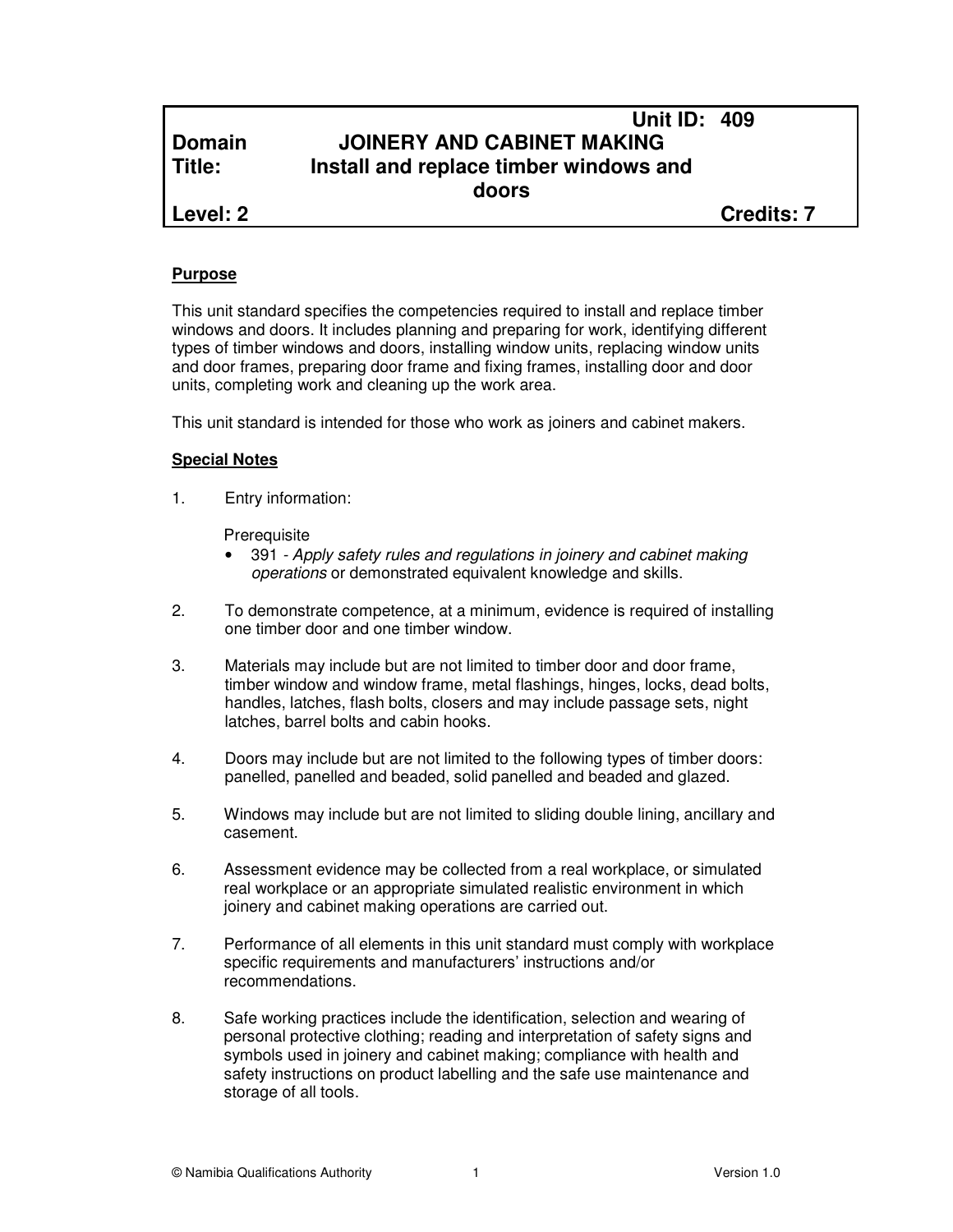- 9. Regulations and legislation relevant to this unit standard include the following:
	- Labour Act, No. 6, 1992
	- Occupational Health and Safety Regulations No. 18, 1997 and all subsequent amendments

#### **Quality Assurance Requirements**

This unit standard and others within this subfield may be awarded by institutions which meet the accreditation requirements set by the Namibia Qualifications Authority and the Namibia Training Authority and which comply with the national assessment and moderation requirements. Details of specific accreditation requirements and the national assessment arrangements are available from the Namibia Qualifications Authority and the Namibia Training Authority on www.nta.com.na.

# **Elements and Performance Criteria**

# **Element 1: Plan and prepare for work**

#### **Range**

Planning and preparation include but are not limited to worksite inspection, equipment and materials defects identification, assessment of conditions and hazards and determination of work requirements.

#### **Performance Criteria**

- 1.1 Work instructions, including plans, specifications, quality requirements and operational details are obtained, confirmed and applied.
- 1.2 Safety requirements are followed in accordance with safety plans and policies.
- 1.3 Sign and barricade requirements are identified and implemented.
- 1.4 Plant, tools and equipment selected to carry out tasks are consistent with the requirements of the job, checked for serviceability and any faults rectified or reported prior to commencement.
- 1.5 Material quantity requirements are calculated in accordance with plans and/or specifications.
- 1.6 Materials appropriate to the work application are identified, obtained, prepared, safely handled and located, ready for use.
- 1.7 Environmental protection requirements are identified and applied in accordance with environmental plans and regulatory obligations.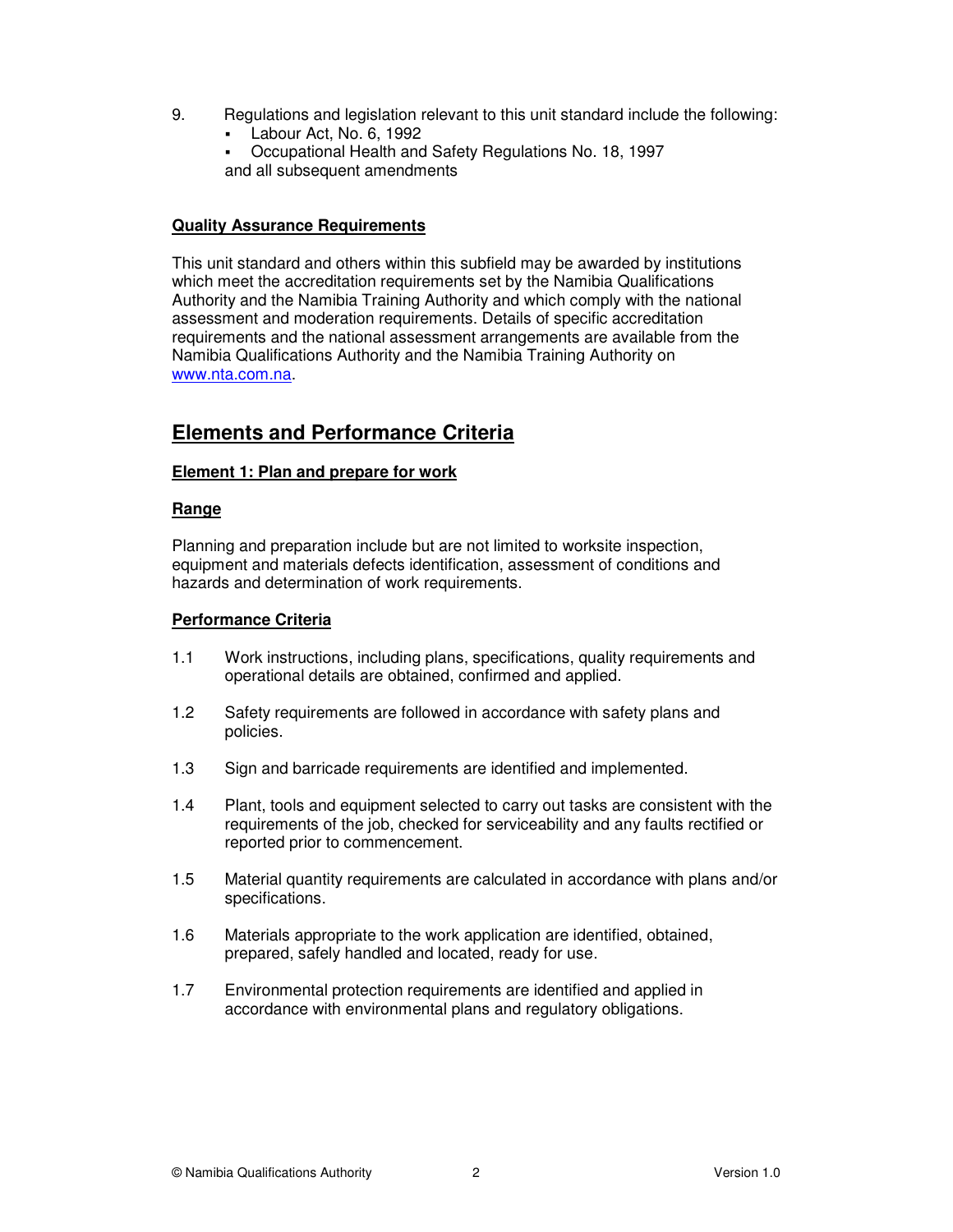# **Element 2: Identify different types of timber windows and doors**

# **Performance criteria**

- 2.1 Different types of timber doors and windows are identified using standard reference materials.
- 2.2 Uses and limitations of different types of timber doors and windows are identified using standard reference materials.

# **Element 3: Install window unit**

# **Range**

Installation of window unit includes the installation of handles, hinges, locks, bolts, fisher plugs and screws.

# **Performance criteria**

- 3.1 Window opening size is checked in line with workplace procedures.
- 3.2 Window frame is installed in line with workplace procedures and manufacturers' specifications.

# **Element 4: Replace window units and door frames**

# **Performance criteria**

- 4.1 Architraves and nosing are removed in line with workplace procedures.
- 4.2 Sill bricks or cladding are removed where specified in line with workplace procedures.
- 4.3 Fasteners are cut, packing removed and flashing detached from frame in line with workplace procedures.
- 4.4 Window unit and door frame is removed in line with workplace procedures.
- 4.6 Window unit and door frame is installed to plumb level and wind in line with workplace procedures.
- 4.7 Architraves and mouldings are replaced in line with workplace procedures.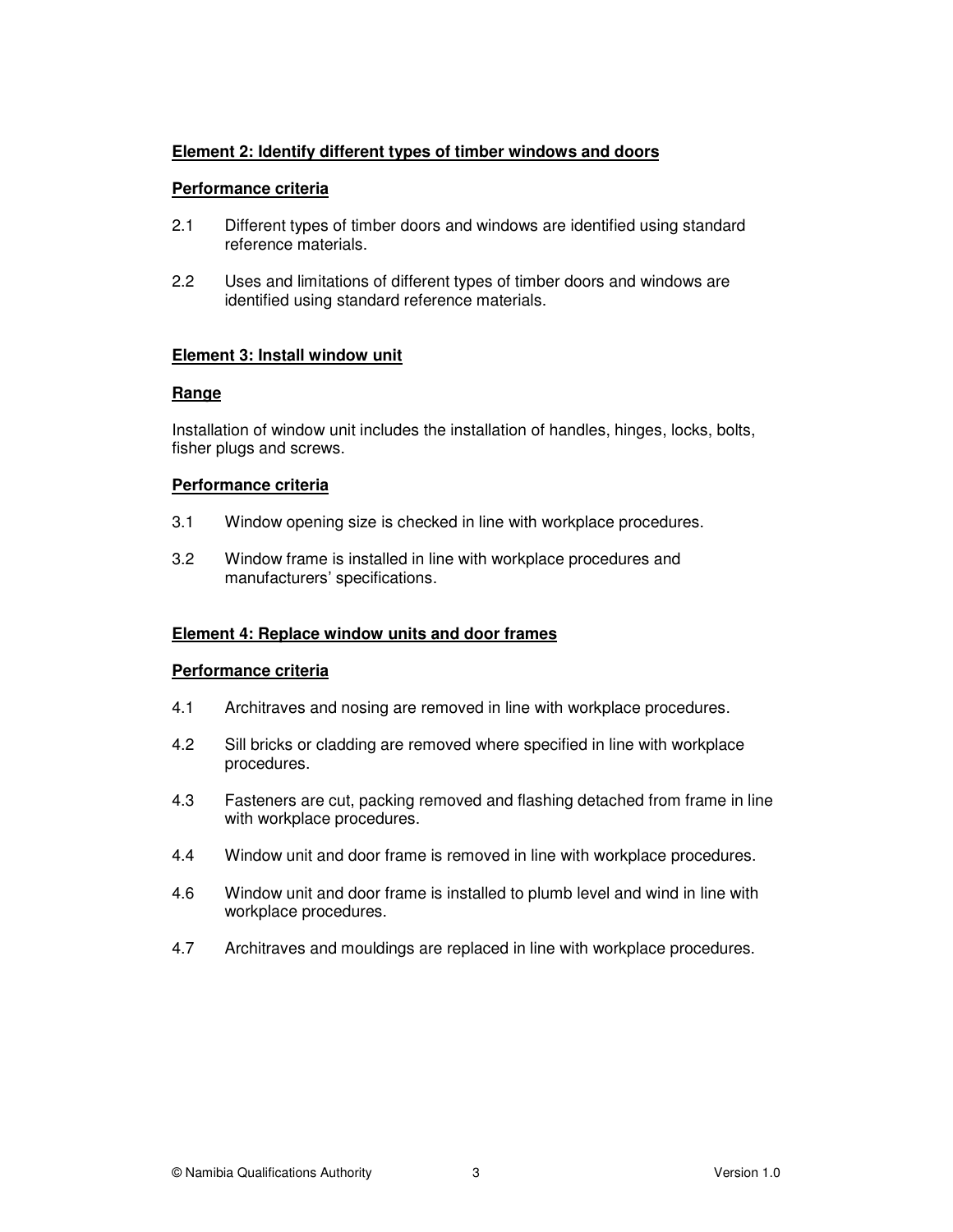# **Element 5 : Prepare door frame opening and fix frame**

#### **Performance criteria**

- 5.1. Door frame opening size is checked in line with workplace procedures.
- 5.2. Jamb stiles are marked and cut to length allowing for clearances according to specifications.
- 5.3. Head is trenched to accommodate jamb stiles allowing for clearance according to specification.
- 5.4. Jamb frame is assembled, squared and braced with rebates flush in line with workplace procedures.
- 5.5. Joints and rebates are cleaned and finished to quality requirements in line with workplace procedures.

#### **Element 6: Install door and door unit**

#### **Performance criteria**

- 6.1. Door unit is positioned in place so that the head or sill are level and sites plumb and in wind ensuring reveals or frame finished flush with face of inside wall lining.
- 6.2. Door is fitted to jamb allowing for clearances according to specifications with lock stile door backed off to facilitate correct operation.
- 6.3. Hinges are marked out on door and jamb.
- 6.4. Hinges fitted to door and jamb in line with workplace procedures.
- 6.5. Final adjustment of door is made in line with workplace procedures.
- 6.6. Door furniture components are fitted and fixed to manufacturers specifications.

# **Element 7: Complete work and clean up**

#### **Performance Criteria**

- 7.1 Work is completed and appropriate personnel notified in line with workplace procedures.
- 7.2 Work area is cleared of waste, cleaned, restored and secured in line with workplace procedures.
- 7.3 Plant, tools and equipment are cleaned, checked and maintained in line with workplace procedures.